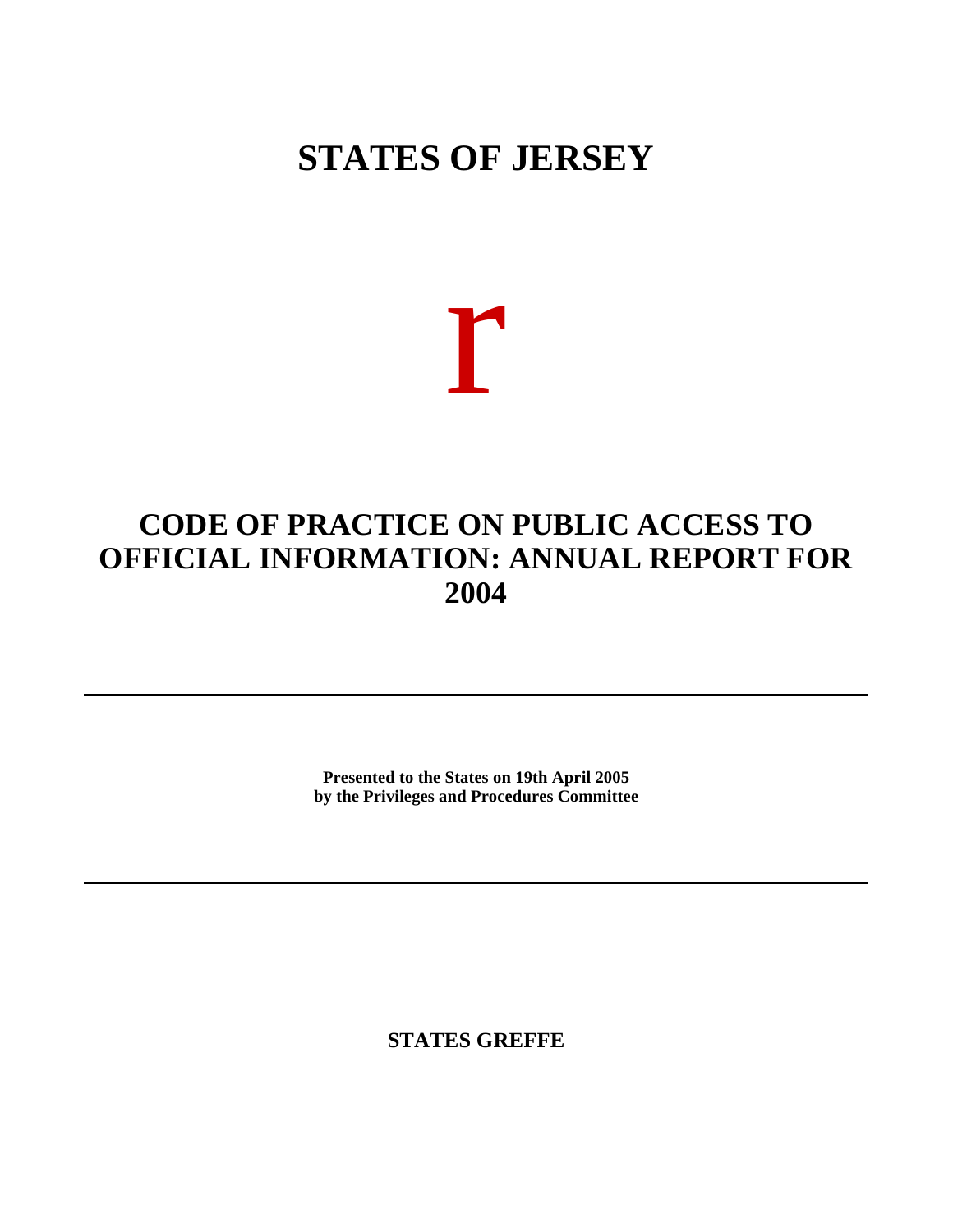#### **REPORT**

#### **Introduction**

The Code of Practice on Public Access to Official Information was approved by the States on 20th July 1999 and came into force on 20th January 2000. A revised Code of Practice was adopted by the States on 8th June 2004.

The Code constitutes a States' policy and affects the States, States Committees and their sub-committees.

The Code confers –

- a general right of access to information held by authorities which is (a) not exempt, and (b) create after 20th January 2000;
- a right of access to personal information, that is information about an identifiable individual, subject to exemptions, and while safeguarding an individual's right to privacy. The authority has an obligation to correct any personal information held about an individual that is shown to be incomplete, inaccurate or misleading, except that expressions of opinion given conscientiously and without malice will be unaffected. For personal information, access is retrospective;
- a right of access to Committee and sub-committee agendas, support papers and minutes, where these do not contain confidential information.

Further to the foregoing, the Code now includes provisions which have resulted in the creation of a central 'Information Asset Register'. The purpose of the Information Asset Register is to provide the public with a single, readily accessible point of access to the following –

- (a) strategic and/or policy reports;
- (b) reports deemed to be of public interest;
- (c) third party reports or consultancy documents, which have been prepared for the authority or which are under preparation, where the cost of the report/document exceeds an amount fixed from time to time by the Privileges and Procedures Committee;
- (d) all unpublished third party reports or consultancy documents which are over 5 years old.

The names of any such reports are submitted by authorities to the States Greffe, which is responsible for ensuring that they are added to the Information Asset Register. In the case of third party reports or consultancy documents, details of their status and cost of preparation are also forwarded to the States Greffe for inclusion within the Register.

The Code has established a minimum standard of openness and accountability by the States of Jersey, which may, by its very nature, be exceeded.

This report reflects the statistics of the working of the Code in its fourth year of operation.

#### **Monitoring statistics**

#### A. Applications to departments from the public

States departments are required to make an annual return regarding the number of applications from the public for personal and other information. The number of enquiries received during the year ending 31st December 2004 was as follows –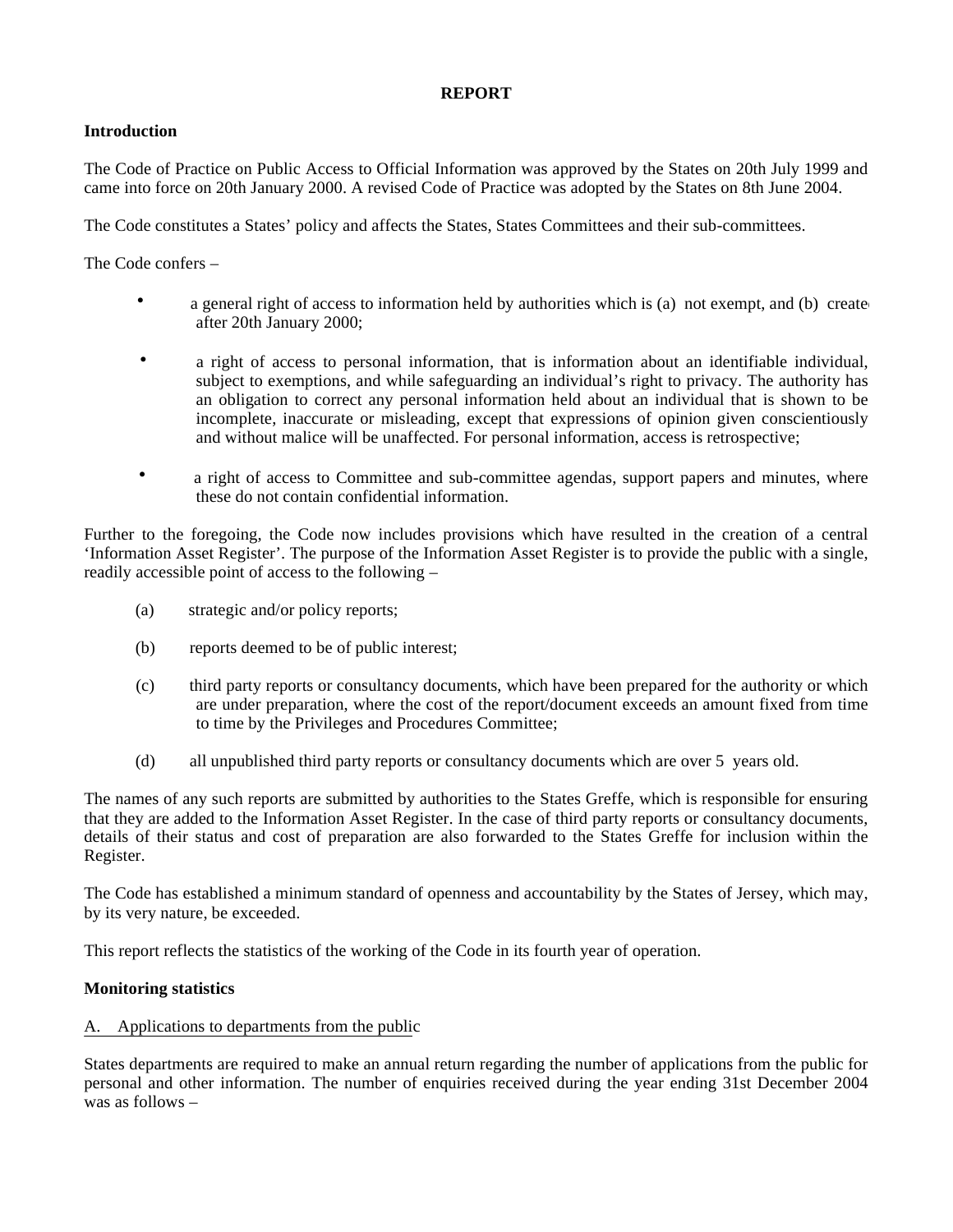#### *Health and Social Services Department*

| Number of applications which mention the Code:             | 78 |
|------------------------------------------------------------|----|
| Number of applications from private individuals:           | 82 |
| Number of requests for personal information:               | 78 |
| Number of applications dealt with within 21 days:          | 56 |
| Number of requests for which a charge was made:            | 23 |
| Number of requests refused:                                |    |
| Number of appeals to President (data protection register): |    |

Note: Refusals were made on the basis of Exemption 3.2(c) in that the requests were considered to be frivolous vexatious or made in bad faith.

#### *Housing Department*

| Number of applications which mention the Code:    |   |
|---------------------------------------------------|---|
| Number of applications from private individuals:  | ◠ |
| Number of requests for personal information:      |   |
| Number of applications dealt with within 21 days: |   |
| Number of requests for which a charge was made:   |   |
| Number of requests refused:                       |   |

#### *Human Resources Department*

| Number of applications which mention the Code:    |  |
|---------------------------------------------------|--|
| Number of applications from private individuals:  |  |
| Number of requests for personal information:      |  |
| Number of applications dealt with within 21 days: |  |
| Number of requests for which a charge was made:   |  |
| Number of requests refused:                       |  |

#### *States Greffe*

| Number of applications which mention the Code:    |  |
|---------------------------------------------------|--|
| Number of applications from private individuals:  |  |
| Number of requests for personal information:      |  |
| Number of applications dealt with within 21 days: |  |
| Number of requests for which a charge was made:   |  |
| Number of requests refused:                       |  |

NB: Those departments not mentioned made a zero return.

| <b>TOTALS FOR 2004</b>                               |    |
|------------------------------------------------------|----|
| Total number of applications which mention the Code: | 80 |
| <b>Total number of refusals:</b>                     |    |

#### B. Access to agendas, supporting papers and Minutes

Each Committee produces its agendas in 2 parts, with publicly available matters being dealt with in Part A and